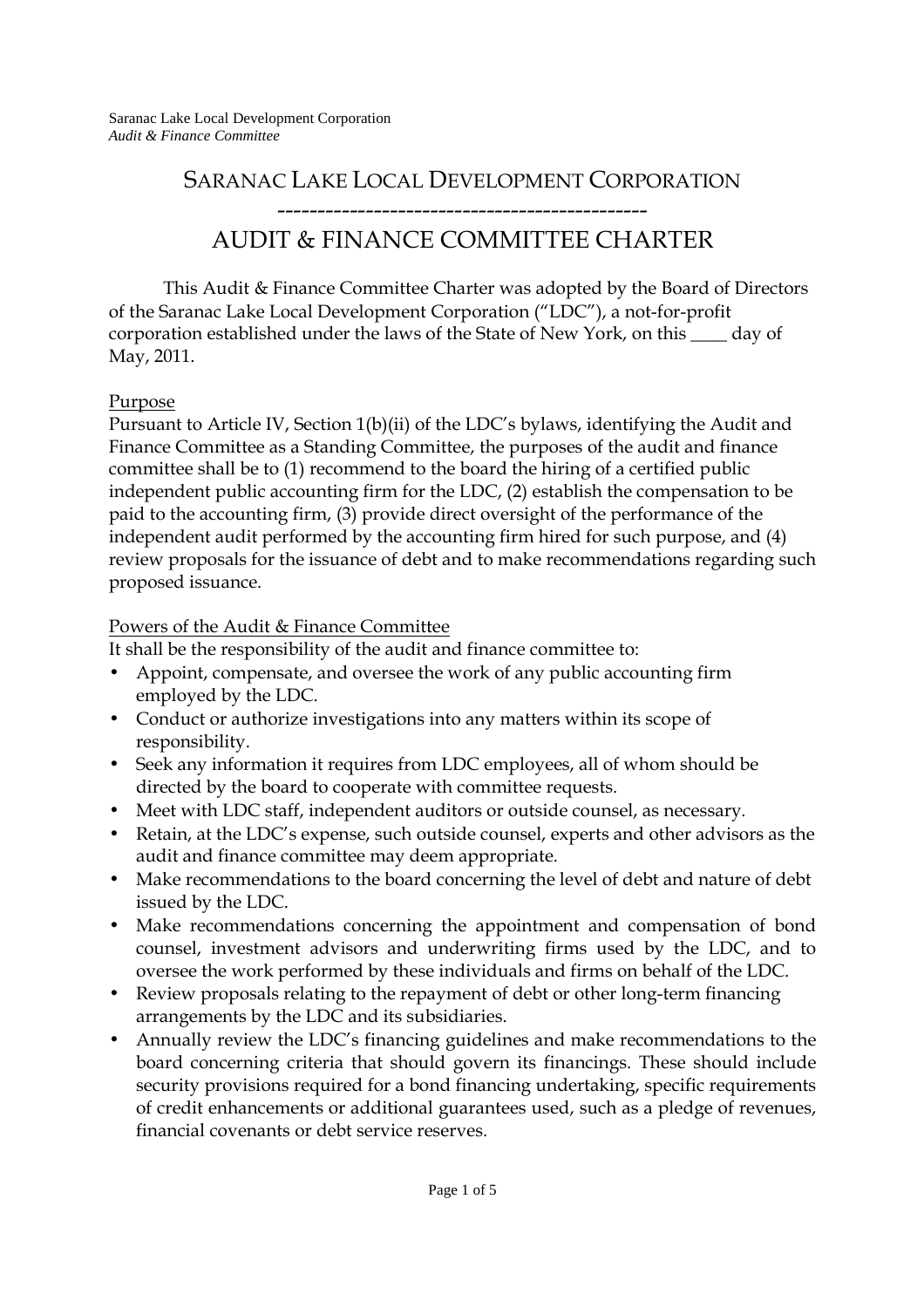Saranac Lake Local Development Corporation *Audit & Finance Committee* 

The Saranac Lake Local Development Corporation board will ensure that the audit and finance committee has sufficient resources to carry out its duties.

#### Composition of Committee and Selection of Members

The audit and finance committee shall consist of at least three members of the board of directors who are independent of LDC operations, who shall constitute a majority on the committee. The LDC's board will appoint the audit and finance committee members and the committee chair. Members shall serve on the committee at the discretion of the board.

In addition, audit and finance committee members shall not engage in any private business transactions with the LDC or receive compensation from any private entity that has material business relationships with the LDC, or be an immediate family member of an individual that engages in private business transactions with the LDC or receives compensation from an entity that has material business relationships with the LDC.

Ideally, all members on the audit and finance committee shall possess or obtain a basic understanding of governmental financial reporting and auditing.

The audit and finance committee shall have access to the services of at least one financial expert; whose name shall be disclosed in the annual report of the LDC.

The audit and finance committee's financial expert should have (1) an understanding of generally accepted accounting principles and financial statements, (2) experience in preparing or auditing financial statements of comparable entities, (3) experience in applying such principles in connection with the accounting for estimates, accruals and reserves, (4) experience with internal accounting controls, and (5) an understanding of audit committee functions.

### Meetings

The audit committee will meet a minimum of twice a year, with the expectation that additional meetings may be required to adequately fulfill all the obligations and duties outlined in the charter. The committee must meet prior to any debt issuance planned to be undertaken by the LDC.

Members of the audit and finance committee are expected to attend each committee meeting, in person or via telephone or videoconference. The audit and finance committee may invite other individuals, such as members of management, auditors, financial experts or other technical experts to attend meetings and provide pertinent information, as necessary. A majority of the committee members present or participating through telephone or videoconference shall constitute a quorum.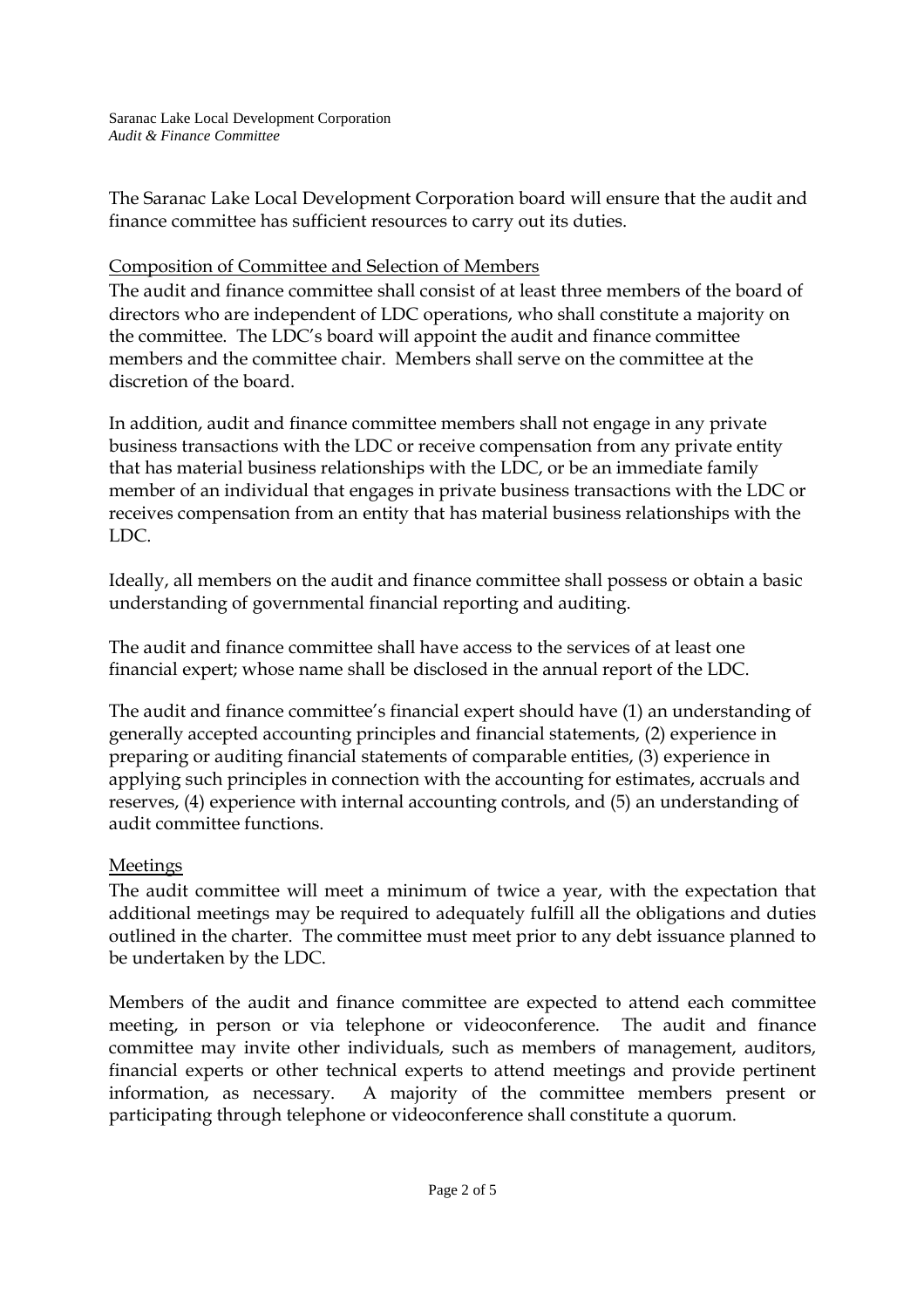The audit and finance committee will meet with the LDC's independent auditor at least annually to discuss the financial statements of the LDC.

Meeting agendas shall be prepared prior to every meeting and provided to finance committee members along with briefing materials five (5) business days before the scheduled finance committee meeting. The audit and finance committee may act only on the affirmative vote of a majority of the members or by unanimous consent. Minutes of these meetings shall be recorded.

A report of the committee's meeting shall be prepared and presented to the board at its next scheduled meeting following the meeting of the committee.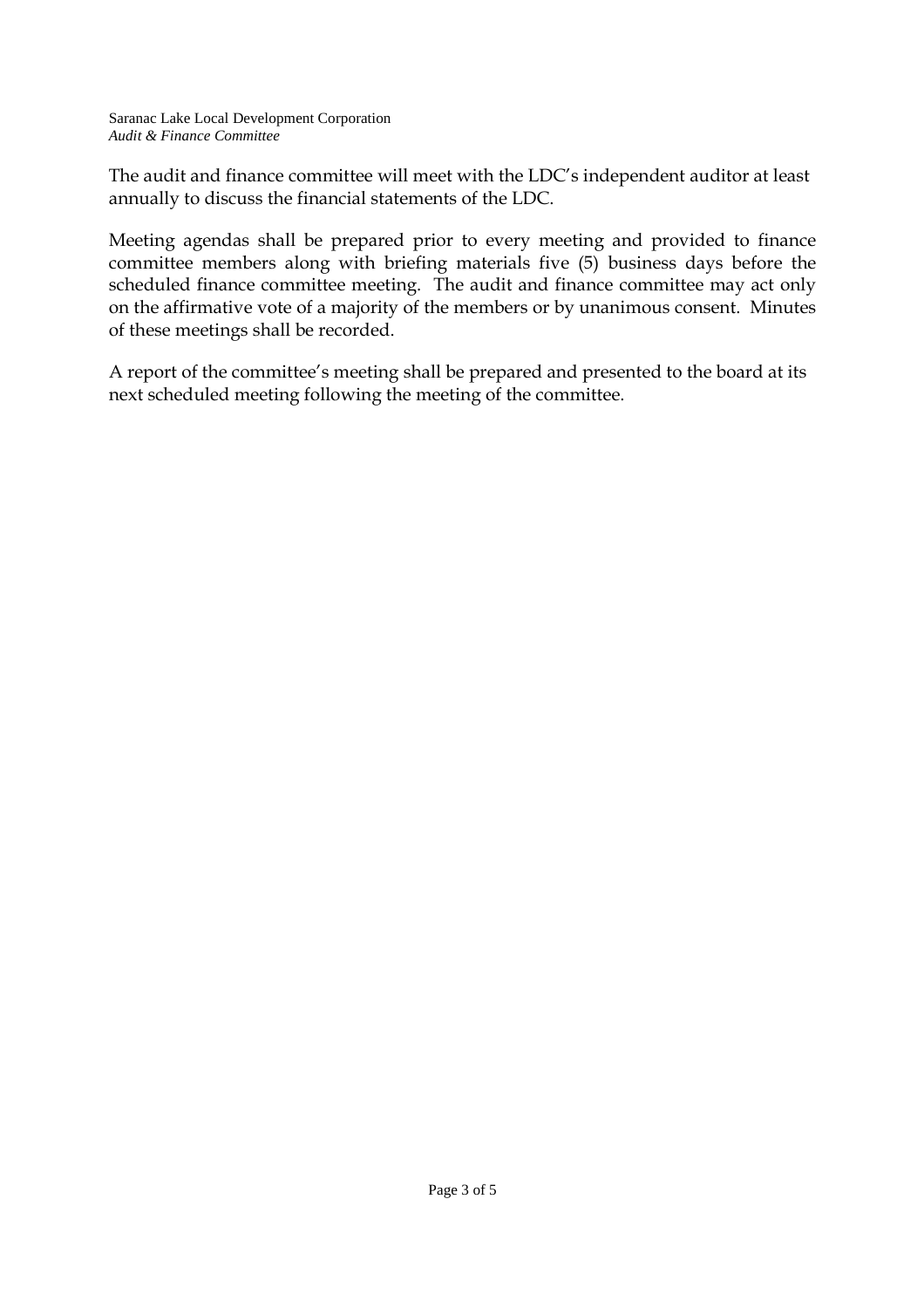Saranac Lake Local Development Corporation *Audit & Finance Committee* 

### Responsibilities

The audit and finance committee shall:

- Appoint, compensate and oversee independent auditors retained by the LDC and pre-approve all audit services provided by the independent auditor.
- Establish procedures for the engagement of the independent auditor to provide permitted audit services. The LDC's independent auditor shall be prohibited from providing non-audit services unless having received previous written approval from the audit committee. Non-audit services include tasks that directly support the LDC's operations, such as bookkeeping or other services related to the accounting records or financial statements of the LDC, appraisal or valuation services, actuarial services, investment banking services, and other tasks that may involve performing management functions or making management decisions.
- Review and approve the LDC's audited financial statements, associated management letter, report on internal controls and all other auditor communications.
- Annually review the LDC's audit of investments as provided by independent auditors.
- Meet with the independent audit firm on a regular basis to discuss any significant issues that may have surfaced during the course of the audit.
- Review and discuss any significant risks reported in the independent audit findings and recommendations and assess the responsiveness and timeliness of management's follow-up activities pertaining to the same.
- Review management's assessment of the effectiveness of the LDC's internal controls and review the report on internal controls by the independent auditor as a part of the financial audit engagement.
- Develop procedures for the receipt, retention, investigation and/or referral of complaints concerning accounting, internal controls and auditing to the appropriate body.
- Present annually to the LDC's board a written report of how it has discharged its duties and met its responsibilities as outlined in the charter.
- Obtain any information and training needed to enhance the committee members' understanding of the role of internal audits and the independent auditor, the risk management process, internal controls and a certain level of familiarity in financial reporting standards and processes.
- Review the committee's charter annually, reassess its adequacy, and recommend any proposed changes to the board of the LDC. The audit committee charter will be updated as applicable laws, regulations, accounting and auditing standards change.
- Conduct an annual self-evaluation of its performance, including its effectiveness and compliance with the charter and request the board approval for proposed changes.
- Review the LDC's proposed annual operating budget as presented by LDC management for the upcoming fiscal year.
- Recommend the annual budget to the board for approval after incorporating